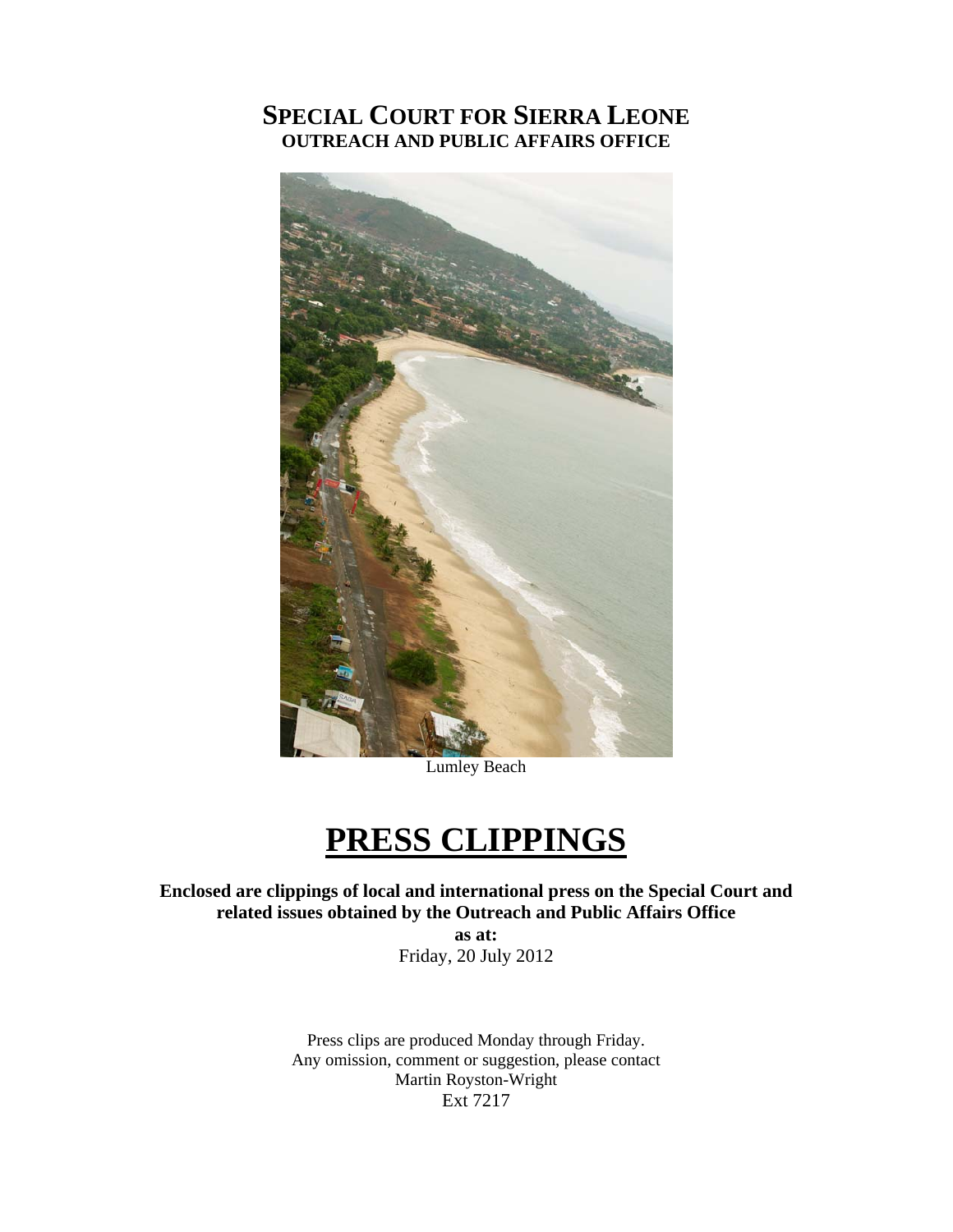| <b>Local News</b>                                                                         |             |
|-------------------------------------------------------------------------------------------|-------------|
| Liberia Debates War Crimes Court / Politico                                               | Page 3      |
| 3,731 Cholera Cases/ Standard Times                                                       | Page 4      |
| <b>International News</b>                                                                 |             |
| Liberia's Taylor Appeals War Crimes Conviction / Agence France-Presse                     | Page 5      |
| Former Liberia President, Appeals War Crimes Conviction / Huffington Post                 | Page 6      |
| Taylor Appeal Conviction / Associated Press                                               | Page 7      |
| Charles Taylor to Fight Against His Previous Conviction/ Deutsche Welle                   | Page 8      |
| Taylor Formally Files Appeals / The New Dawn                                              | Page 9      |
| What's Your Impression About The Guilty Verdict Against Charles Taylor / FrontPage Africa | Page 10     |
| Sen. Taylor - Rejects War Crimes Court / The New Dawn                                     | Page 11     |
| Hissene Habre: ICJ to Rule on Belgium Trial For Ex-Chad Leader / BBC                      | Pages 12-13 |
| Mali seeks International Criminal Court Investigation/ Associated Press                   | Page 14     |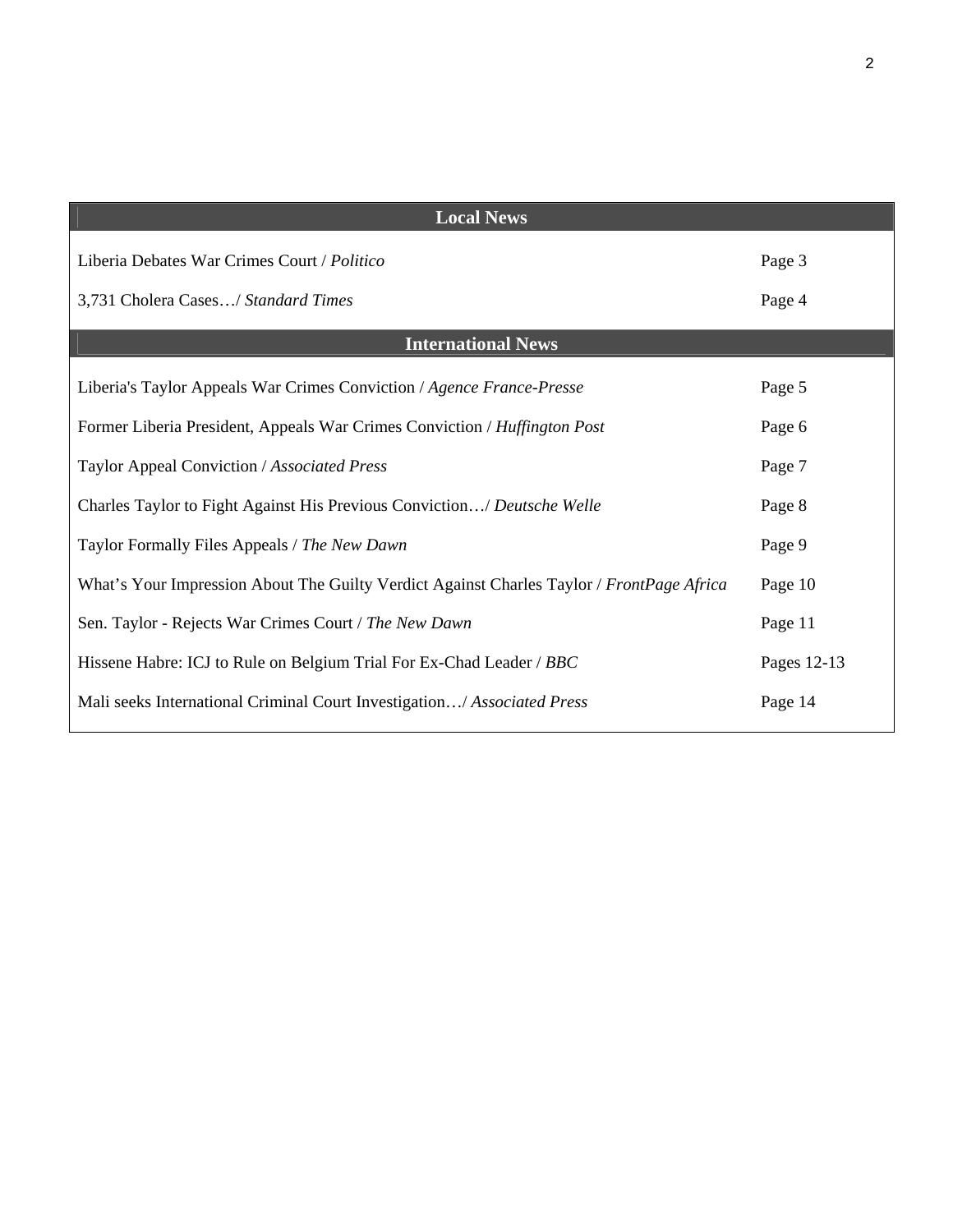#### Politico Friday, 20 July 2012



There is a fevered debate in Liberia over whether or not the country should set up a war crimes court to try those involved in the civil war that lasted over 15 years. There are two separate bills before the House of Representatives backing the call with

Charles Taylor

the country's human rights coalition and a former minister and Solicitor General Taiwon Gongloe among those at the forefront.

**Senator Taylor** 

However, Bong County Senator and wife of Charles Taylor, has waded in the debate totally kicking against the

# Liberia debates war crimes cour

#### From front page

gathering hopes and aspirations to move on with their life.

that any attempt to establish a war crimes court in the country might derail the peace that many had spent millions of dollars to bring about.

She said the best thing that Liberians needed was job creation to be able to improve their livelihood.

"My position is clear, I am not supporting the culture of impunity, but a war crimes court at this time is not healthy for [our] democracy. We

may start the process in the next 20 years by [which time], we will have a stronger economy, mature democ-The wife of the war criminal said . racy and mature society," she said in an interview.

> Senator Taylor is the second member of the Liberian Senate to oppose calls for the establishment of war crimes court.

> Nimba County Senator Prince Johnson recently opposed the call vehemently.

> Charles Taylor was convicted for war crimes and crimes against humanity committed in Sierra Leone.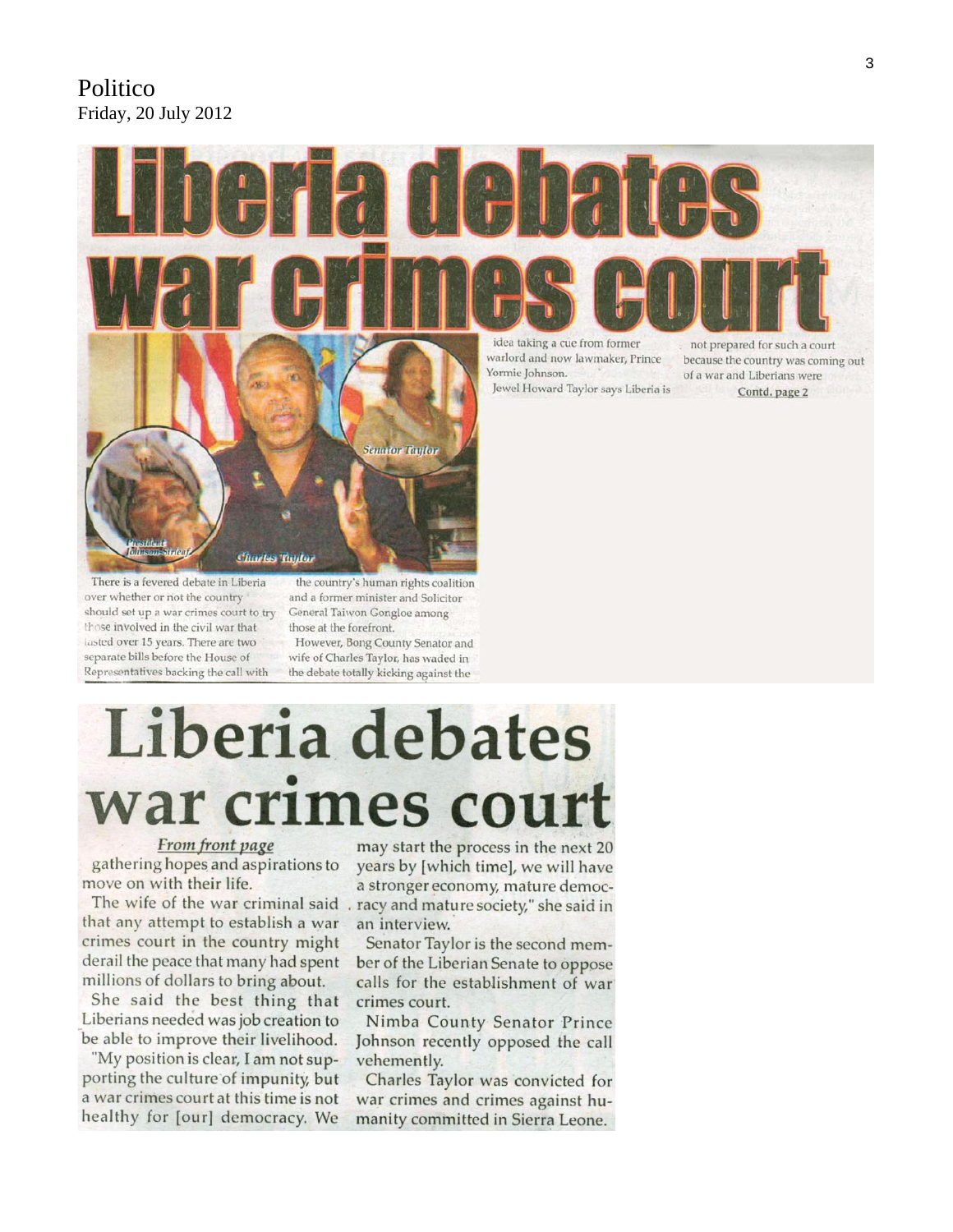#### Standard Times Friday, 20 July 2012

## 3, 721 Cholera Cases, 62 dead in four Districts ...Health Ministry worried

#### **BY ABU BAKARR KARGBO**

fficials in the Ministry of Health and Sanitation are currently thinking about possible strategies that will bring to halt the frequent deaths of Sierra Leoneans in four districts, namely Kambia, Port Loko, Pujehun and the Western Area.

A cholera epidemic in the four Districts has claimed the lives of 62 people as at Tuesday 17th July 2012. Kambia District records the highest number of deaths at 26 whilst Port Loko, Pujehun and the Western Area have 21, 9 and 6 respectively.

The epidemic has now spread to the city Freetown with two hundred and seventy four reported cases since the outbreak. Port Loko district is reported to have recorded the highest number of cases with a total of one thousand nine hundred nineteen people affected by the recent outbreak. This is followed by Kambia district with nine hundred twenty four reported cases.

Report reaching this press states that the latest outbreak has become a course for concern for especially the Health Ministry, which is fighting tooth and nail to map up prevention education and strategies to prevent further cases.

Figures released by the Ministry also shows that a total of one thousand nine hundred sixty children under the ages of five have been affected superseding adult cases recorded at one thousand seven hundred sixty one cases in all districts.

More cases of under-fives have been reported from Port Loko making the situation worrisome. Chlorine according to the Ministry of health has been dispatched to provincial districts with increased surveillance along the area. Centers referred to as blue flag have been created to treat cases of Cholera in all affected areas as part of urgent measures put in place to treat the disease.

However, a medical team with support from the World Health Organization has also been dispatched to the area to collect samples especially water samples, as most of the areas affected depend on streams and water wells for domestic purposes except for the city Freetown that enjoys pipe born water.

Water sources in all affected areas are now undergoing treatment so as to curtain the disease.



It can be recalled in March this year a total of 34 people were reported dead as a result of cholera disease. with over 2,000 cases reported in three districts around the country.

Officials say the districts affected are Kambia, Port Loko and Pujehun and that measures were put in place to contain the spread of the epidemic.

Cholera outbreak was first discovered in Yele Boya, a small Island in Kambia district on Sierra Leone's border with Guinea, while more outbreaks were later reported in two other districts.

Cholera is said to be a severe disease which primarily affects the intestinal tract and it is caused by the pathogenic bacteria.

It causes weakness, fatigue, rapid pulse, excessive thirst, glassy and or sunken eyes, lack of tears, low urine output, vomiting, and diarrhea. Basically, because of the excessive amount of vomiting and diarrhea, the body becomes extremely dehydrated which leads to the other symptoms mentioned and, if not treated soon, also leads to death.

These pathogenic bacterial strains are usually ingested by drinking contaminated water or eating fish not cooked properly, specifically shell fish. The symptoms of cholera include dehydration, vomiting, nausea, abdominal cramps and diarrhea. The treatment of cholera involves antibiotics and re-hydration methods. Although, in most severe cases of cholera, this can lead to death.

To cause the disease in a normal healthy adult, nearly 1 million Vibrio cholerac bacterial strains must invade the body by ingestion. But susceptibility to cholera can increase in those who are malnourished, those with decreased gastric acidity (occurs due to heavy antacids usage) or those with poor immune system.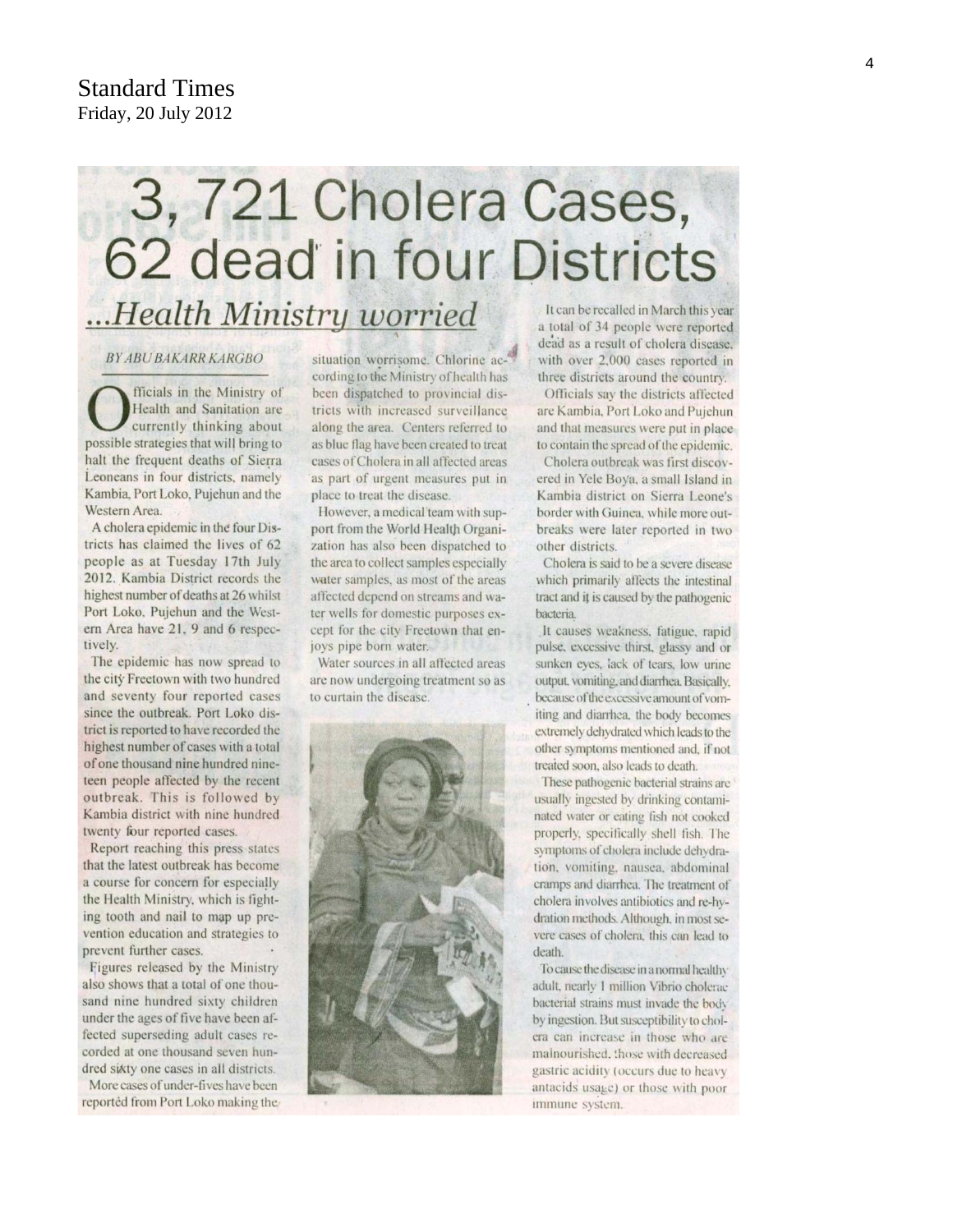#### Agence France-Presse Thursday, 19 July 2012

**Liberia's Taylor appeals war crimes conviction** 

THE HAGUE — Liberian ex-president Charles Taylor has appealed his conviction and 50-year jail sentence for war crimes in Sierra Leone, the international court handling the case said Thursday.

"Charles Taylor appeals against the judgement and the sentencing judgement... and respectfully requests that (the) appeals chamber reverse all the convictions entered against him," said the defence request made public by the UN-backed Special Court for Sierra Leone.

Taylor was found guilty in April of war crimes and crimes against humanity over the 1991-2001 civil war in Sierre Leone, for aiding and abetting "some of the most heinous crimes in human history".

He was the first former head of state to be convicted by an international court since the Nuremberg Nazi trials in 1946.

The former warlord was sentenced in May to 50 years in jail after his conviction on 11 counts for arming Sierra Leone's rebels in return for "blood diamonds" during the war which claimed 120,000 lives.

In the appeal document, his defence said the court had made "systematic errors" in evaluating evidence, and relied on "uncorroborated hearsay evidence as the sole basis for specific incriminating findings of fact".

The prosecution, which had sought an 80-year jail term for Taylor, has also appealed, according to the court which is based outside The Hague.

The court had found that Taylor was paid in diamonds mined in areas under the control of Sierra Leone's Revolutionary United Front rebels, who murdered, raped and mutilated their victims while forcing children to fight and keeping sex slaves.

Taylor, 64, maintained his innocence during the trial which saw a number of high-profile witnesses testify including British supermodel Naomi Campbell.

Liberia's president from 1997 to 2003, Taylor was arrested in March 2006 as he tried to flee from exile in Nigeria, after being forced to quit Liberia three years earlier under international pressure to end a civil war in his own country.

He was transferred to The Hague in 2006 amid fears that trying him in Freetown would pose a security threat. He was due to serve his sentence in a British jail.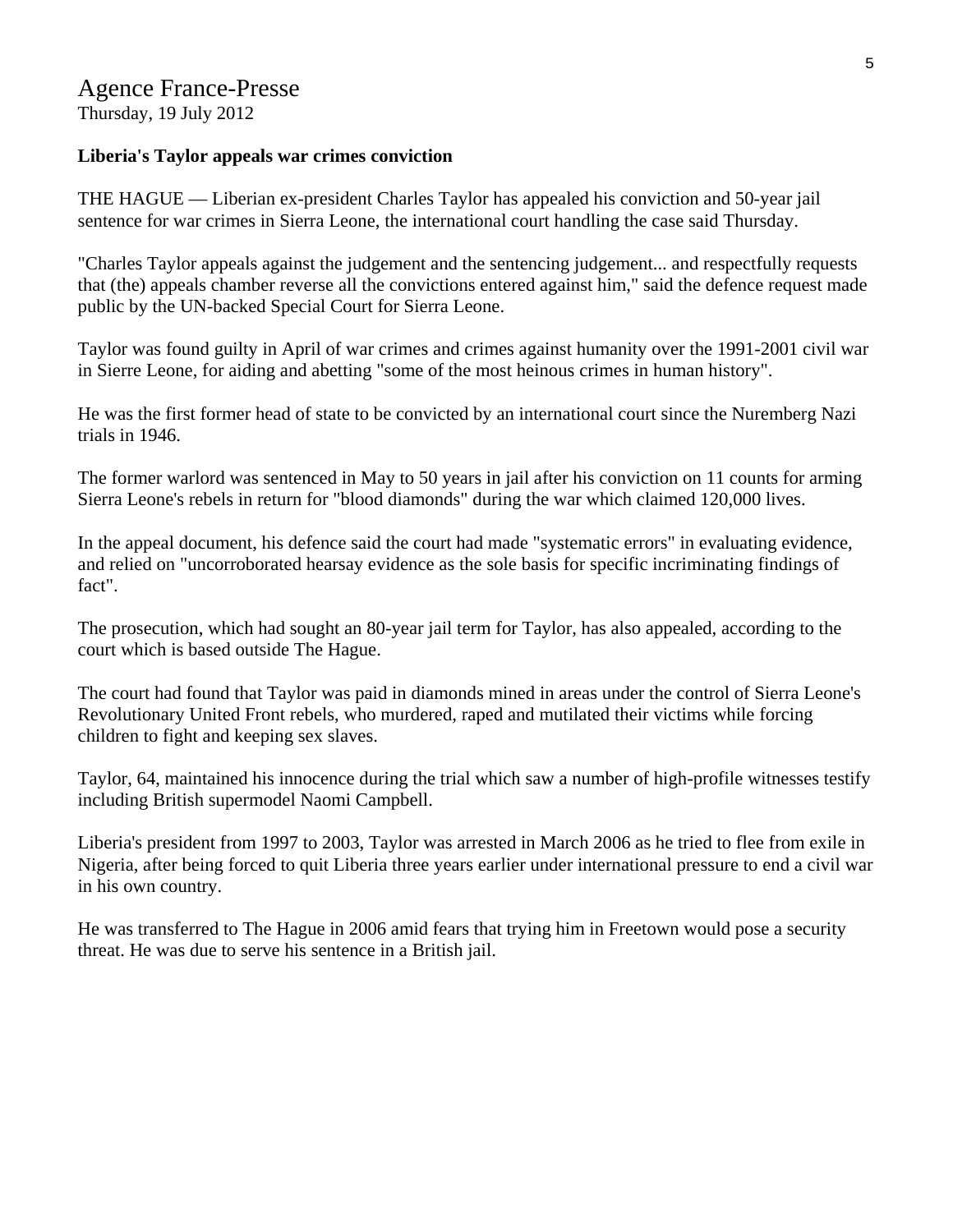#### Huffington Post Thursday, 19 July 2012

#### **Charles Taylor, Former Liberia President, Appeals War Crimes Conviction**



Former Liberian President Charles Taylor looks up to the public gallery as he waits for the start of his sentencing hearing in Leidschendam, near The Hague, Netherlands, Wednesday May 16, 2012. (AP Photo/Evert-Jan Daniels, Pool)

LEIDSCHENDAM, Netherlands -- Former Liberian President Charles Taylor has appealed his war crimes and crimes against humanity convictions and his 50-year sentence, calling them a miscarriage of justice.

Prosecutors on Thursday also appealed the Special Court for

Sierra Leone's decision to acquit Taylor on more serious charges and urged judges to increase his sentence to 80 years.

Taylor, 64, became the first former head of state since World War II to be convicted by an international war crimes court when he was found guilty in April of aiding and abetting murderous rebels during Sierra Leone's bloody civil war.

He was cleared of directly ordering atrocities such as massacres and mutilations carried out by the rebels.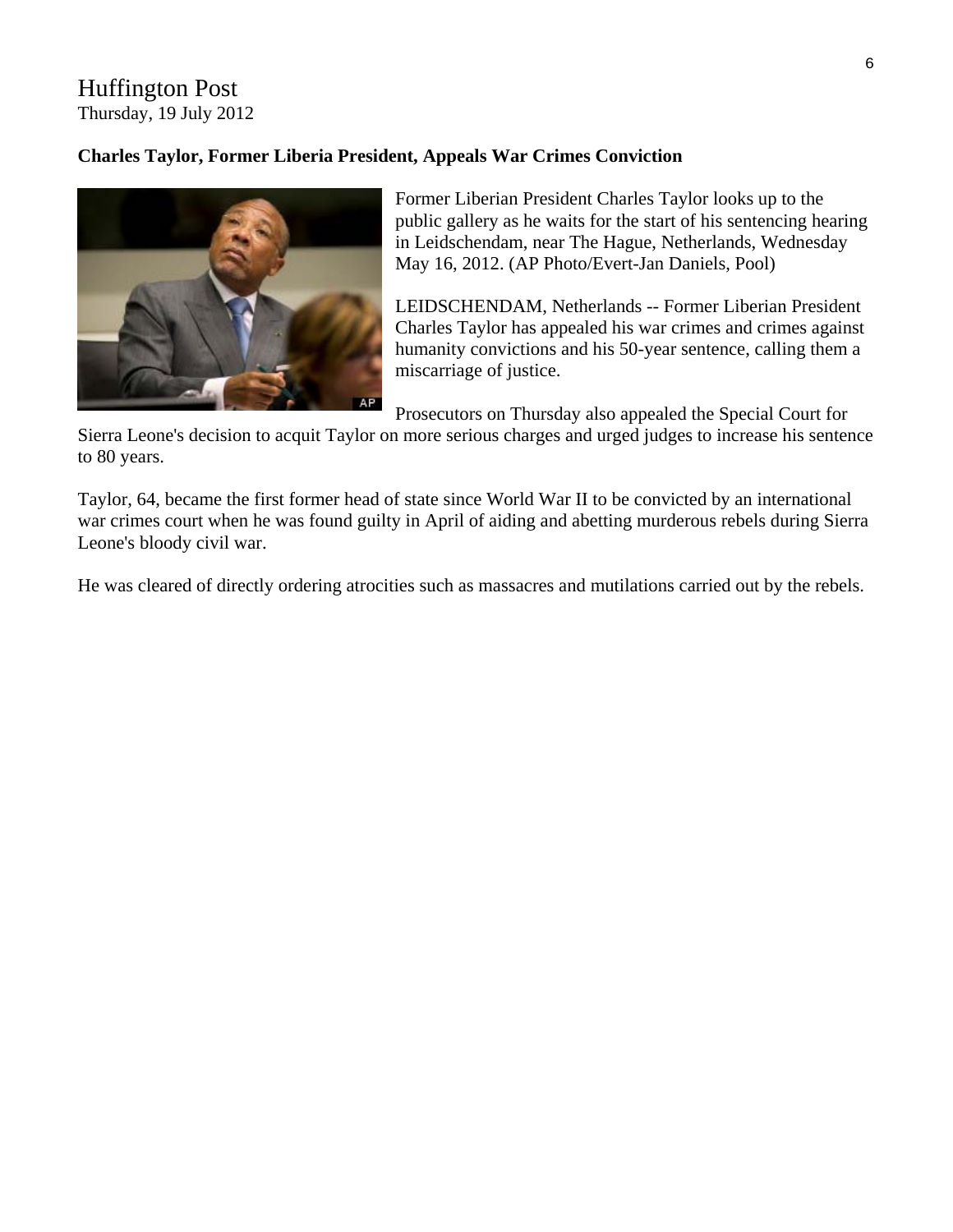#### Associated Press Thursday, 19 July 2012

#### **Taylor Appeal Conviction**

LEIDSCHENDAM, Netherlands -- Former Liberian President Charles Taylor has appealed his war crimes and crimes against humanity convictions and his 50-year sentence, calling them a miscarriage of justice.

Prosecutors on Thursday also appealed the Special Court for Sierra Leone's decision to acquit Taylor on more serious charges and urged judges to increase his sentence to 80 years.

Taylor, 64, became the first former head of state since World War II to be convicted by an international war crimes court when he was found guilty in April of aiding and abetting murderous rebels during Sierra Leone's bloody civil war.

He was cleared of directly ordering atrocities such as massacres and mutilations carried out by the rebels.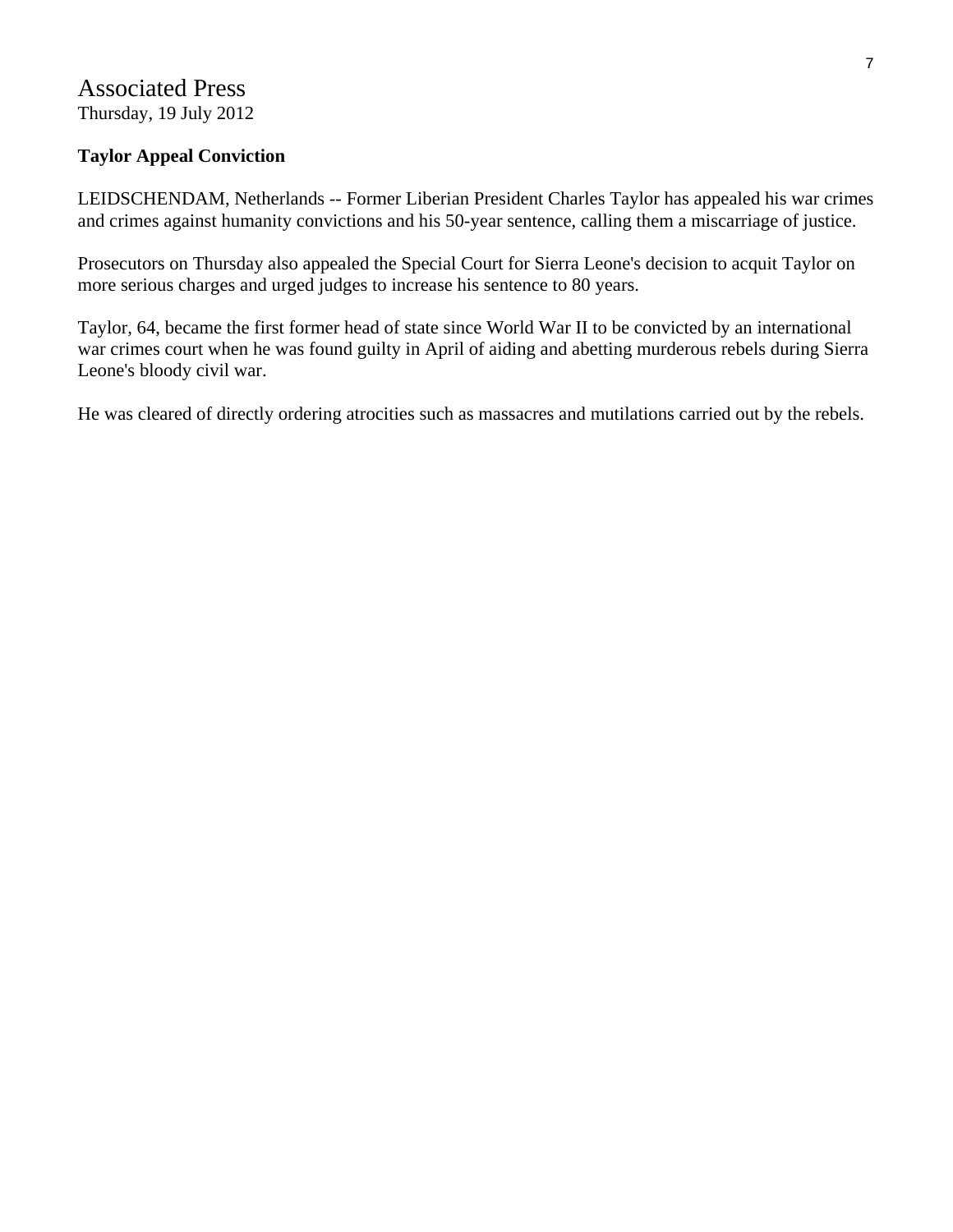#### Deutsche Welle Thursday, 19 July 2012

Former Liberian president Charles Taylor is to fight against his previous conviction as a war criminal in April. At the same time, prosecutors are calling for a tougher sentence against the "blood diamonds" strongman.

The former Liberian president Charles Taylor is appealing his conviction for carrying out war crimes during Sierra Leone's civil war, and is to contest a 50-year jail sentence that was subsequently handed down to him, it emerged on Thursday.

"Charles Taylor respectfully requests that the appeals chamber reverse all the findings of guilt and conviction entered against him and vacate the judgment," stated a request by the defense, released by the Special Court for Sierra Leone on Thursday.

The defense also pointed to "systematic errors" in the analysis of evidence and claimed that the case against Taylor relied on "uncorroborated hearsay evidence as the sole basis for specific incriminating findings of fact."

Prosecutors call for tougher sentence

The development coincided with the prosecution's announcement on Thursday that it would appeal the Special Court's decision to acquit Taylor for more serious charges. They also called on the judiciary to extend his sentence to 80 years in prison.

Taylor was convicted of war crimes as well as crimes against humanity in April for his role in the 1991- 2001 civil war that rocked Sierra Leone. The ruling secured Taylor's ignominious insertion in the history books as the first former head of state since World War II to be convicted by an international court.

Taylorwas found guilty on 11 counts of arming rebels during the war in exchange for "blood diamonds." But charges that the former strongman had directly ordered massacres failed to stick during his trial.

Taylor was president of Liberia for six years between 1997 and 2003. He went into exile in Nigeria in 2003, after caving into international pressure. He was arrested in March 2006 when he later tried to flee Nigeria and was transferred to the Hague.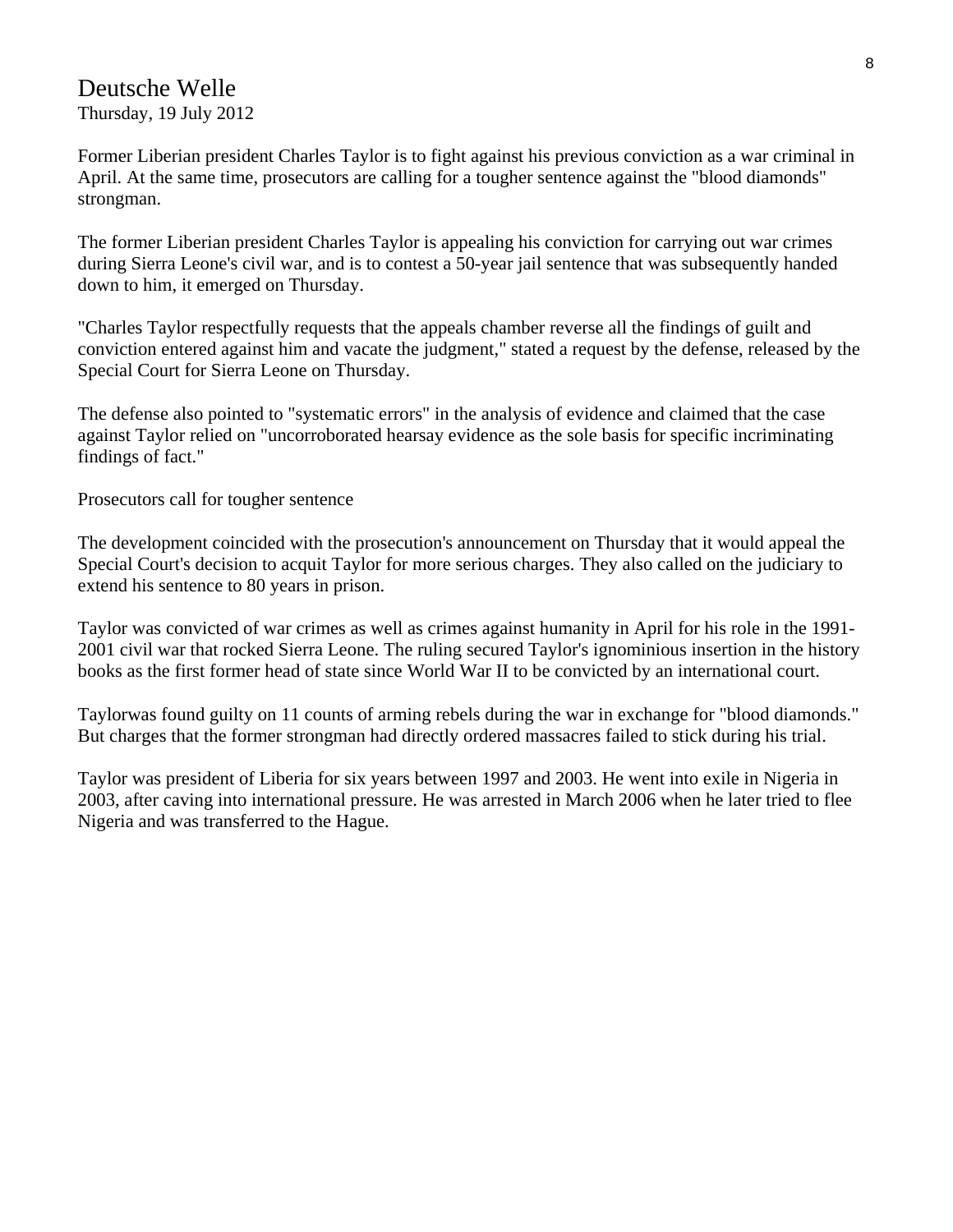#### **Taylor Formally Files appeals**

Former President Charles Taylor has formally filed an appeal against his conviction and 50-year jail sentence for war crimes committed in Sierra Leone, the UN backed Special Court for Sierra Leone said Thursday.

"Charles Taylor appeals against the judgment and the sentencing judgment... and respectfully requests that (the) appeals chamber reverse all the convictions entered against him by the Trial Chamber," the defense request copies of which were forwarded to this paper by the UN-backed Special Court for Sierra Leone said.

Taylor was found guilty in April and sentenced to 50-year jail on May 30 for "aiding and abetting" the brutal Sierra Leone civil war from 1991-2001.

He was the first former head of state to be convicted by an international court since the Nuremberg trials in 1946.

Taylor's lawyers cited "systematic errors" made by the court in evaluating evidence, adding that it relied on "uncorroborated hearsay evidence as the sole basis for specific incriminating findings of fact".

"Each error of law alleged in this Notice of Appeal invalidates the decision of the Trial Chamber," the defense Appeal document said, adding "Likewise, each error of fact alleged herein, individually and cumulatively gives rise to a miscarriage of justice."

The defense said in "respect to each error of fact, it is maintained that no reasonable Trier of fact would have render the particular finding of fact beyond reasonable doubt." The defense further noted that each procedural error alleged which affects the fairness of the trail, occasions a miscarriage of justice.

"Unless otherwise specified, the defense argued, "the relief sought in relation to each error of law fact or procedure …is a reversal of the relevant findings of the Trial Chamber, the quashing of any resulting convictions and where appropriate, vacatur of judgment."

The prosecution, which had sought an 80-year jail term for Taylor, has also appealed, according to the court. The court had found that Taylor was paid in diamonds mined in areas under the control of Sierra Leone's Revolutionary United Front rebels, who murdered, raped and mutilated their victims while forcing children to fight and keeping sex slaves.

Taylor, 64, maintained his innocence during the trial which saw a number of high-profile witnesses testify including British supermodel Naomi Campbell.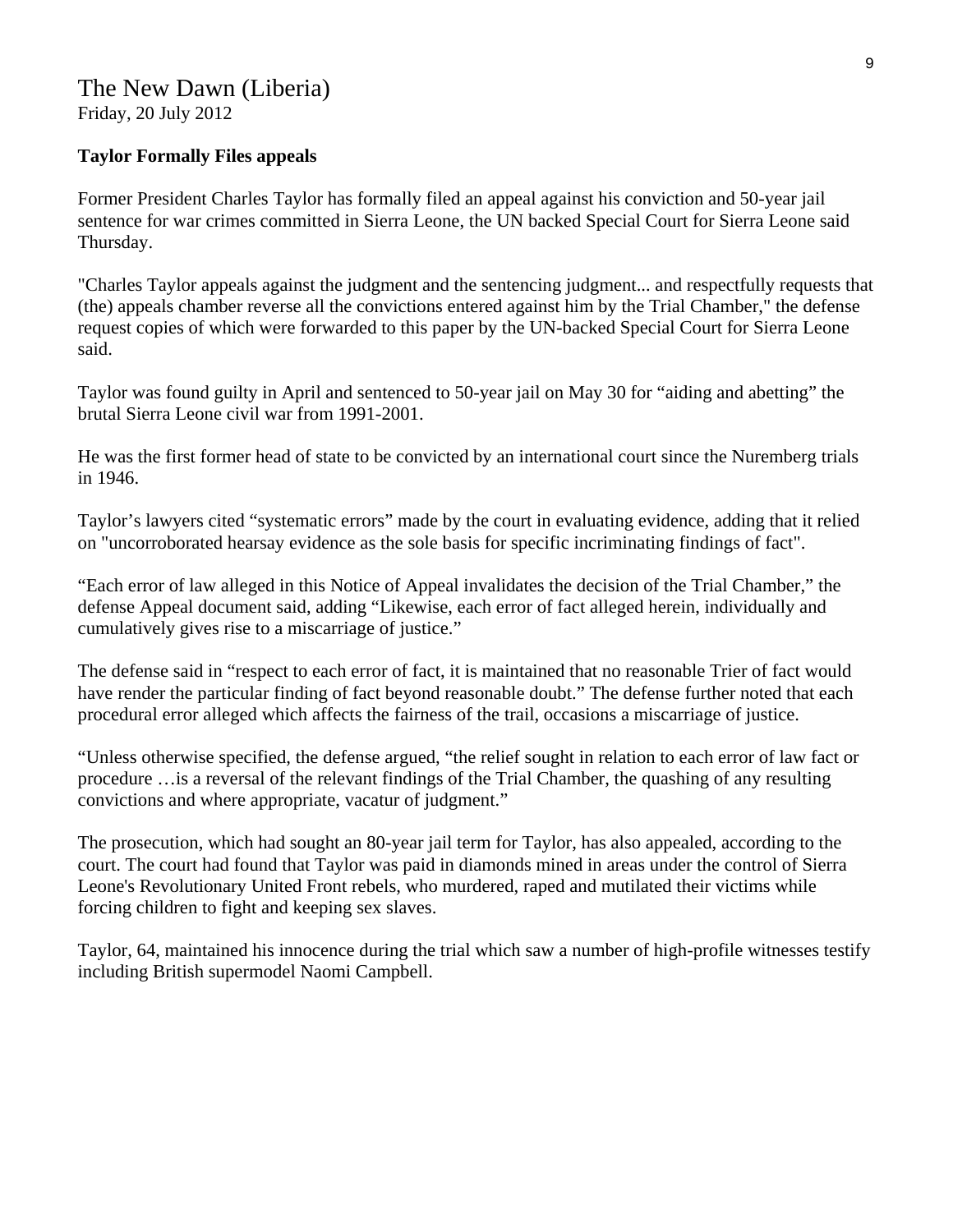| What is Your Impressions About the Guilty Verdict Against                                                          |
|--------------------------------------------------------------------------------------------------------------------|
| Former Liberian President Charles Taylor                                                                           |
| The Verdict Was Fair, Transparent and Taylor Got What He Deserves<br><b>735 59.1% Decree Address Communication</b> |
| The Verdict was pre-ordained from the start, He Really Stood No<br>Chance                                          |
| $310$ 24.9%                                                                                                        |
| This Was Not A Fair Trial At All<br>154 12.4% $\blacksquare$                                                       |
| Trial Sets a Bad Precedence for Future African Leaders                                                             |
| $3.5\%$ $\blacksquare$<br>43.                                                                                      |
| Number of Voters: 1243<br>First Vote<br>: Friday, 27 April 2012 21:05<br>: Friday, 20 July 2012 06:34<br>Last Vote |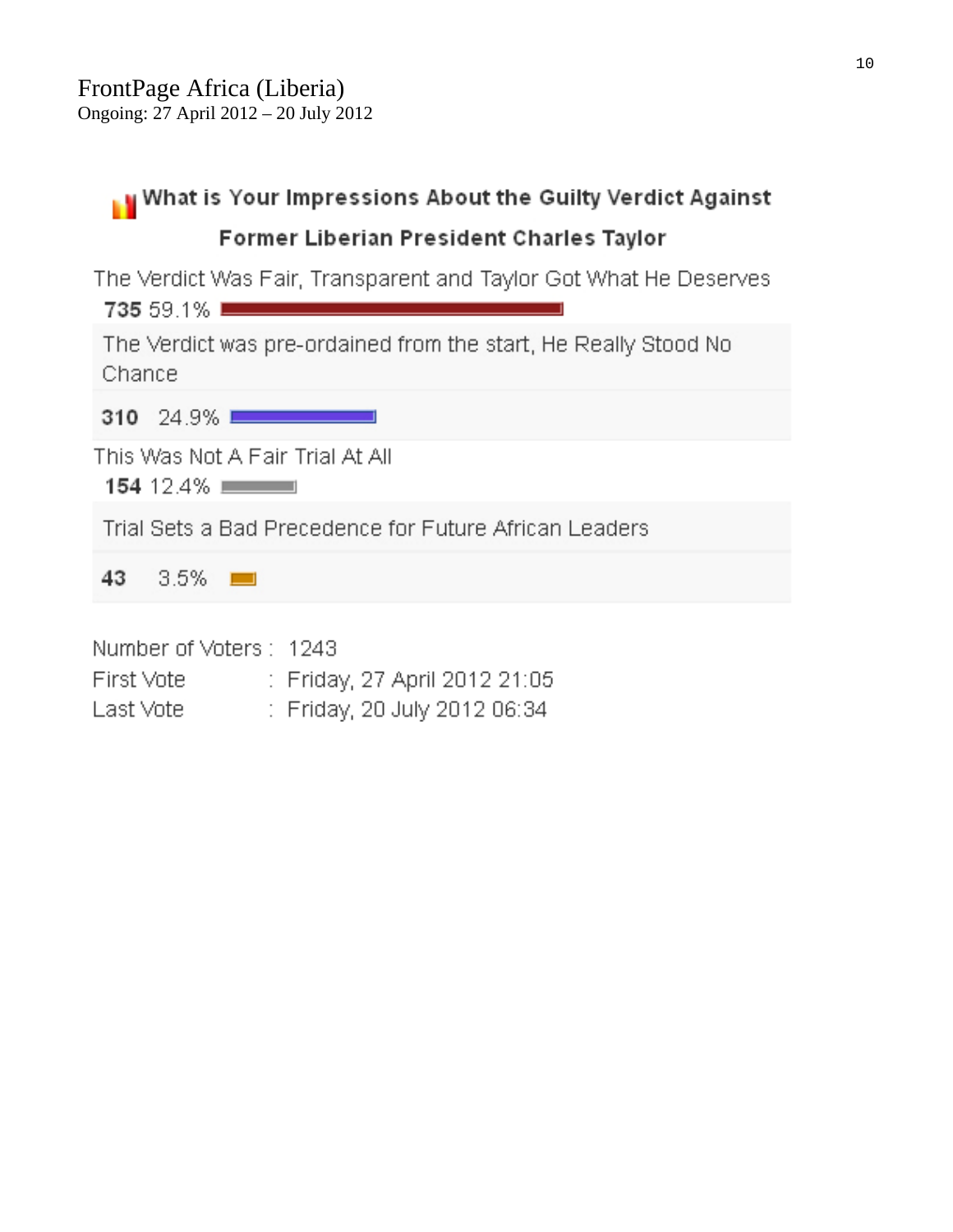#### The New Dawn (Liberia)

Thursday, 19 July 2012

#### **Sen. Taylor - Rejects War Crimes Court**

By E. J. Nathaniel Daygbor, 19 July 2012

Despite the introduction of two separate bills currently at the House of Representatives, seeking for the establishment of War Crimes Court here, Bong County Senior Senator, Jewel Howard-Taylor, has totally kicked against such call.

Speaking to the New Dawn in her office at the Capitol Building in Monrovia, the ex-wife of war crimes convict former President Charles Taylor said Liberia is not prepared for such exercise on the basis that the country is coming out war, and Liberians are gathering hopes and aspirations to move their lives.

She noted that any attempt to establish a war crimes court here might derail the peace that many have spent millions of dollars for.

She said the best thing that Liberians need is job creation to be able to improve their livelihood.

"Given the level of sufferings our people faced during the terrible days of the wars and even now, I think the best option is not establishing war crimes court, but the creation of employment opportunities where Liberians can fan for themselves; let government provide the basic social needs of its citizens; children should be off the streets and reconciliation among the citizens", she said.

She pointed out that though former President Taylor was found guilty by the Special Court of Sierra Leone for aiding and abetting, the issue of war crimes court will have negative impact for Liberia.

"Though, my husband faced the war crimes court and today he's sentenced; but I think he should be the sacrificial lamb for the entire country", the Bong County Senator noted.

"My position is clear; I am not supporting the culture of impunity, but war crimes court at this time is not healthy for your democracy. We may start the process in the next 20 years by then, we will have stronger economy, mature democracy and mature society," she added.

Senator Taylor is the second member of the Liberian Senate to oppose calls for the establishment of war crimes court. Senator Prince Johnson of Nimba County recently opposed the call vehemently, warning that it could return the country war. Senator Johnson, an ex-warlord, has vowed to do everything to kill the bill.

Recently, the Chairman of the National Traditional Council of Liberia, Chief Zanzan Karwor also expressed opposition to calls for the formation of war crimes court in Liberia.

It can be recalled that Grand Bassa County Representative Byron Brown and Human Rights Activist, Dempster Brown recently presented separate bills to the House of Representatives, seeking for the establishment of a War Crimes Court to prosecute those key actors in the 14-year civil conflict.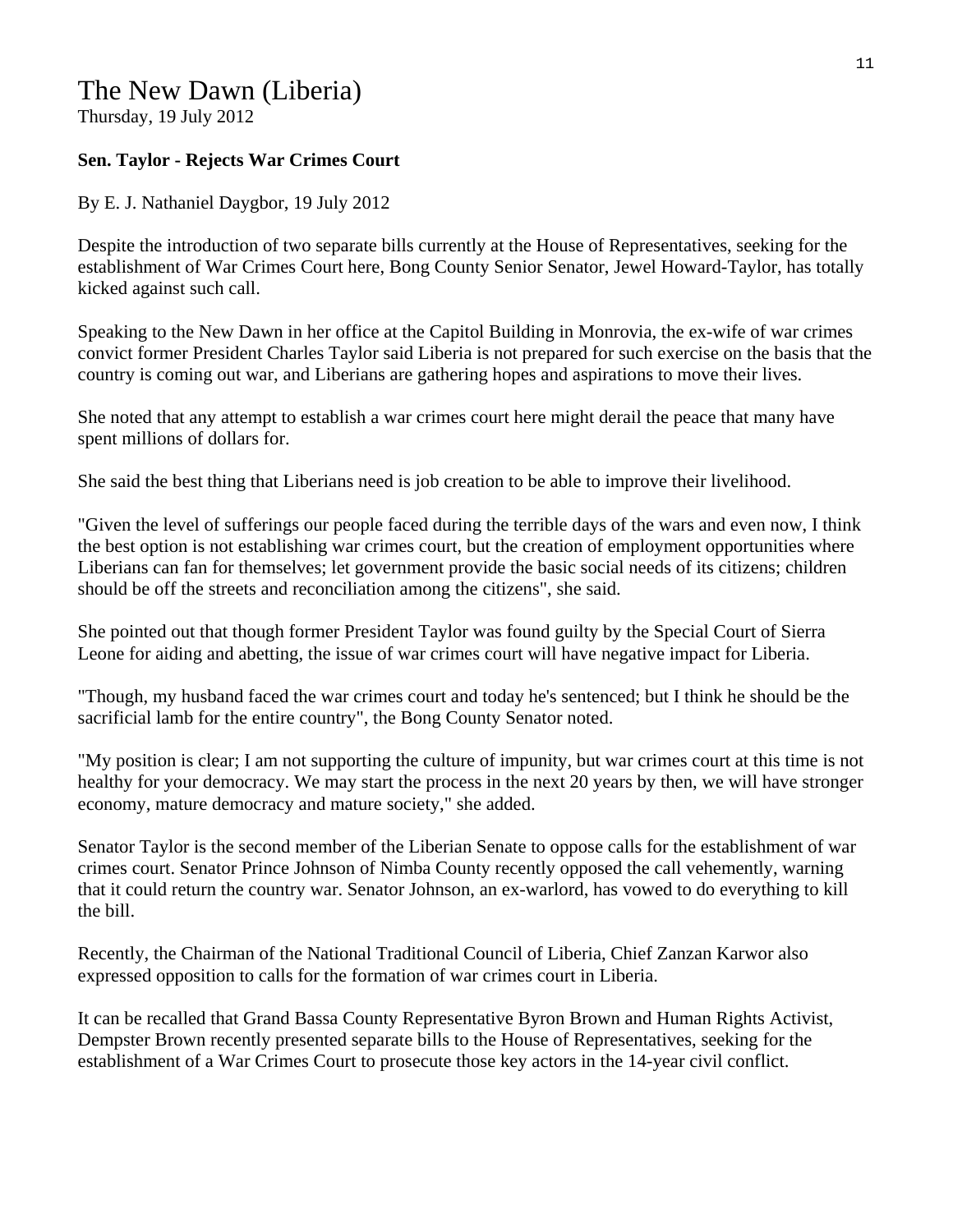#### BBC Friday, 20 July 2012

#### **Hissene Habre: ICJ to rule on Belgium trial for ex-Chad leader**



Chad's ex-dictator Hissene Habre leaves Dakar's courthouse escorted by prison guards 25 November 2005. Hissene Habre has lived in exile in Senegal for more than 20 years

The International Court of Justice is due to rule on whether Senegal should extradite Chad's former President Hissene Habre to face trial in Belgium.

Mr Habre, 69, denies charges of killing and torturing tens of thousands of his opponents from 1982 until he was ousted from power in 1990.

He has been under house arrest since 2005 in Senegal, where he fled after being deposed.

The Hague court could also rule that he should be tried in Senegal instead.

Senegal has previously refused four extradition requests from Belgium.

The ruling of the UN's highest court will be legally binding. Friday prayers

Dubbed "Africa's Pinochet", Mr Habre was first indicted in Senegal in 2000 - but the country's courts ruled at the time that he could not be tried there.

His alleged victims then filed complaints under Belgium's universal jurisdiction law, which allows the country's judges to prosecute human rights offences committed anywhere in the world. Continue reading the main story

In 2005, he was charged by Belgium with crimes against humanity and torture.

There have been years of wrangling in Senegal over what to do about Mr Habre.

The government of former President Abdoulaye Wade changed its position on whether to try him several times, at one stage demanding international funding for a trial.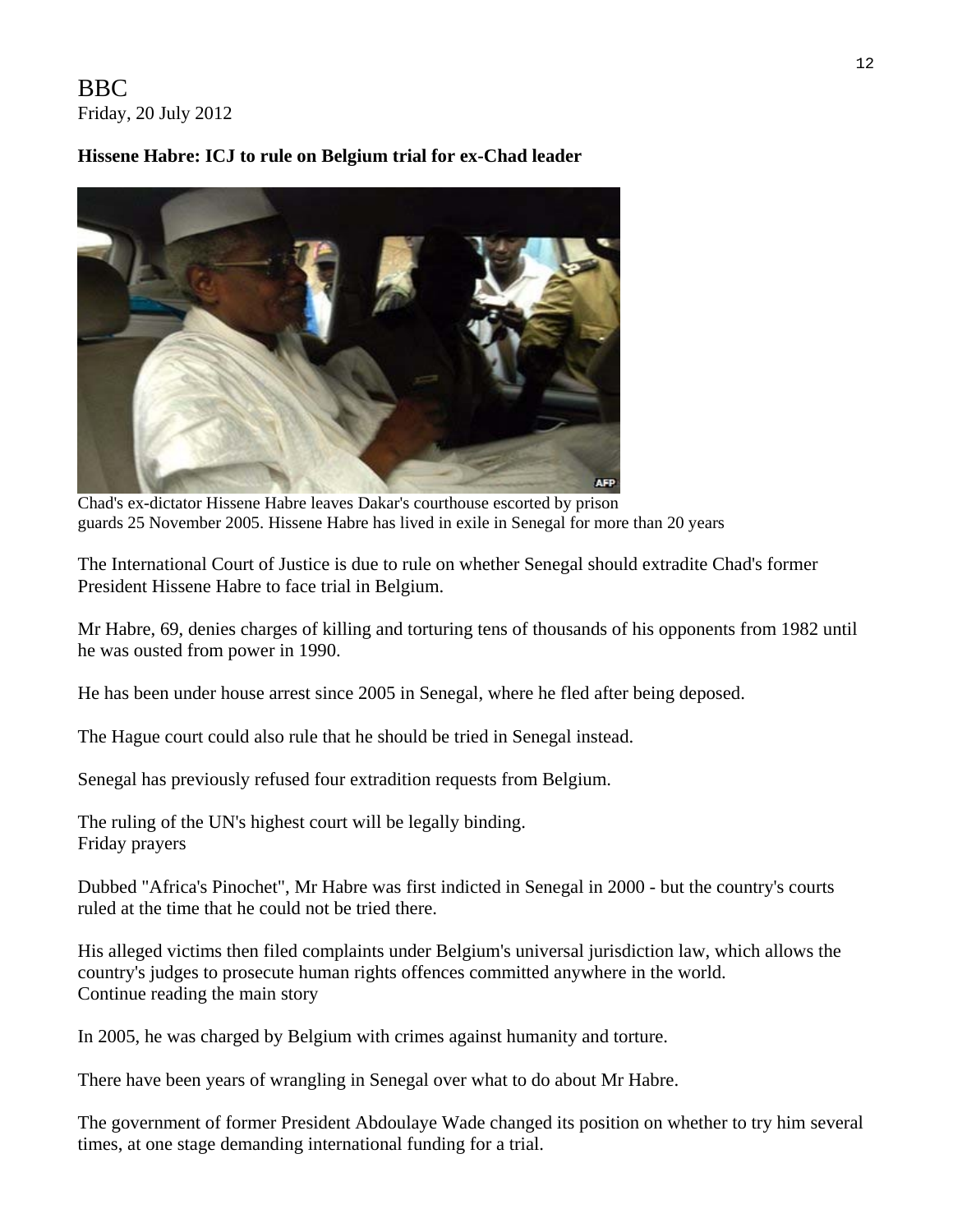Last year it unexpectedly announced that it would repatriate Mr Habre to Chad, where a court in 2008 sentenced him to death in absentia for planning to overthrow the government.

This plan was stopped following a plea from the UN, which feared he could be tortured on his return.

The BBC's Mamadou Ba in the Senegalese capital, Dakar, says unlike its predecessor, the government of newly elected President Macky Sall has made it clear it wants Mr Habre to be tried in Senegal.

Legal experts from the African Union are currently in Senegal to discuss how the trial could take place, he says.

Our reporter says Mr Habre and his wife keep a low profile in Dakar and he lives in relative freedom guarded by two security agents - and is occasionally seen at a mosque for Friday prayers.

A 1992 Truth Commission in Chad accused Mr Habre of being responsible for widespread torture and the death of 40,000 people during his eight-year rule.

He was accused of carrying out a deliberate policy of terror to discourage any opposition.

Survivors of torture say that, among other things, they were subjected to electric shocks, near-asphyxia and "supplice des baguettes", when their head was squeezed between sticks.